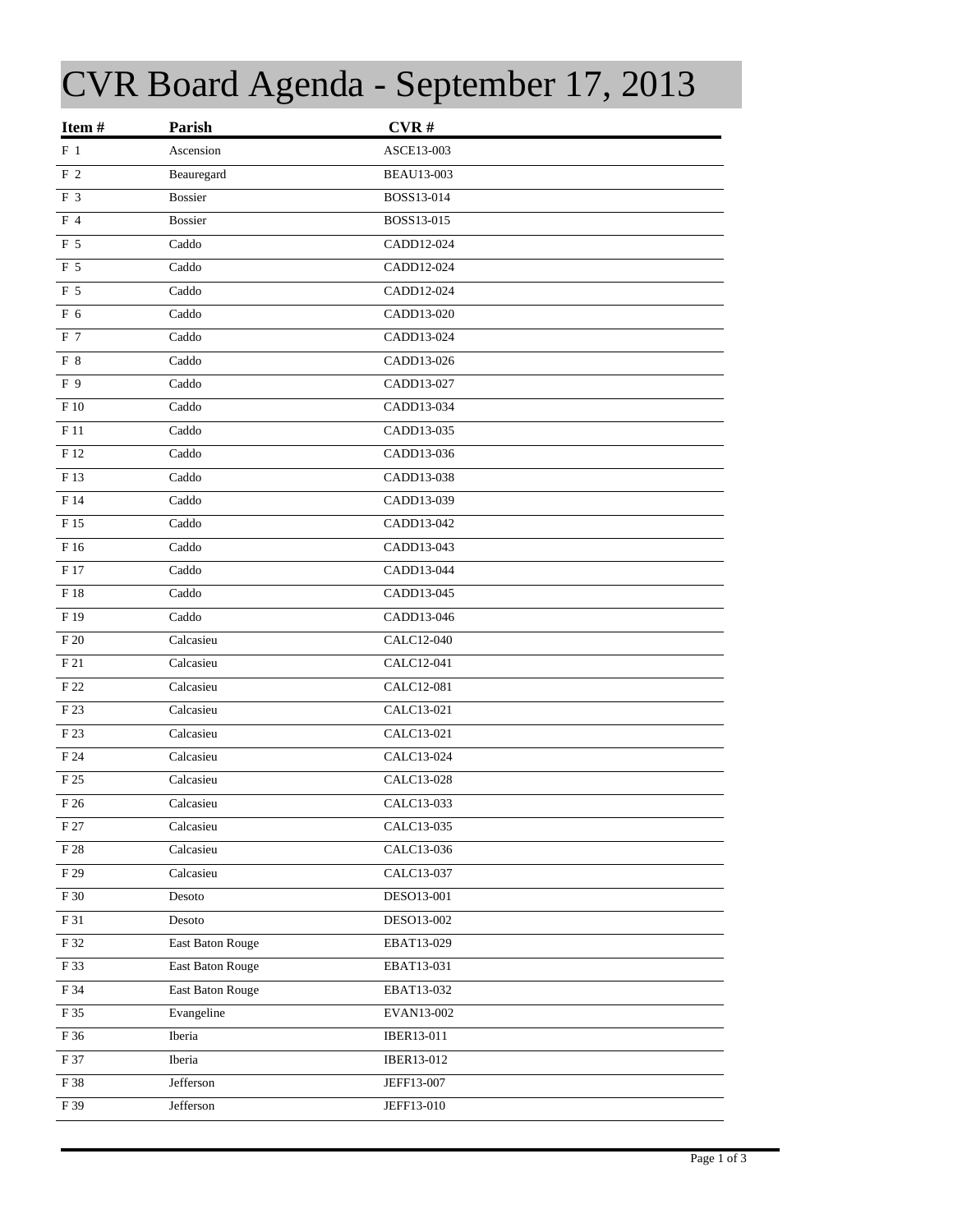| Item#           | Parish    | CVR#       |
|-----------------|-----------|------------|
| F40             | Jefferson | JEFF13-014 |
| F 41            | Jefferson | JEFF13-015 |
| F42             | Jefferson | JEFF13-016 |
| F43             | Jefferson | JEFF13-017 |
| F 44            | Jefferson | JEFF13-020 |
| F45             | Lafayette | LAFA12-033 |
| F46             | Lafayette | LAFA13-004 |
| F 47            | Lafourche | LAFO08-001 |
| F48             | Lafourche | LAFO11-074 |
| F49             | Lafourche | LAFO12-085 |
| F 50            | Lafourche | LAFO13-016 |
| F 51            | Lafourche | LAFO13-030 |
| F 52            | Lafourche | LAFO13-031 |
| F 53            | Lafourche | LAFO13-032 |
| F 54            | Lafourche | LAFO13-033 |
| F 55            | Lafourche | LAFO13-034 |
| F 56            | Lafourche | LAFO13-035 |
| F 57            | Lafourche | LAFO13-036 |
| F 58            | Lafourche | LAFO13-037 |
| F 59            | Lafourche | LAFO13-038 |
| ${\rm F}$ 60    | Lafourche | LAFO13-042 |
| F 61            | Lafourche | LAFO13-043 |
| F 62            | Lafourche | LAFO13-045 |
| F <sub>63</sub> | Lafourche | LAFO13-046 |
| F 64            | Lasalle   | LASA13-001 |
| F 65            | Orleans   | ORLE12-075 |
| F 66            | Orleans   | ORLE12-121 |
| F 67            | Orleans   | ORLE13-010 |
| F 68            | Orleans   | ORLE13-025 |
| F 69            | Orleans   | ORLE13-027 |
| ${\rm F}\,70$   | Orleans   | ORLE13-028 |
| F 71            | Orleans   | ORLE13-031 |
| F 72            | Orleans   | ORLE13-036 |
| F 73            | Orleans   | ORLE13-037 |
| F 74            | Orleans   | ORLE13-038 |
| F 75            | Orleans   | ORLE13-042 |
| F 76            | Orleans   | ORLE13-043 |
| F 77            | Orleans   | ORLE13-045 |
| F 78            | Orleans   | ORLE13-047 |
| F 79            | Orleans   | ORLE13-048 |
| F 80            | Orleans   | ORLE13-058 |
| F 81            | Orleans   | ORLE13-062 |
| F 82            | Orleans   | ORLE13-063 |
| F 83            | Orleans   | ORLE13-069 |
|                 |           |            |